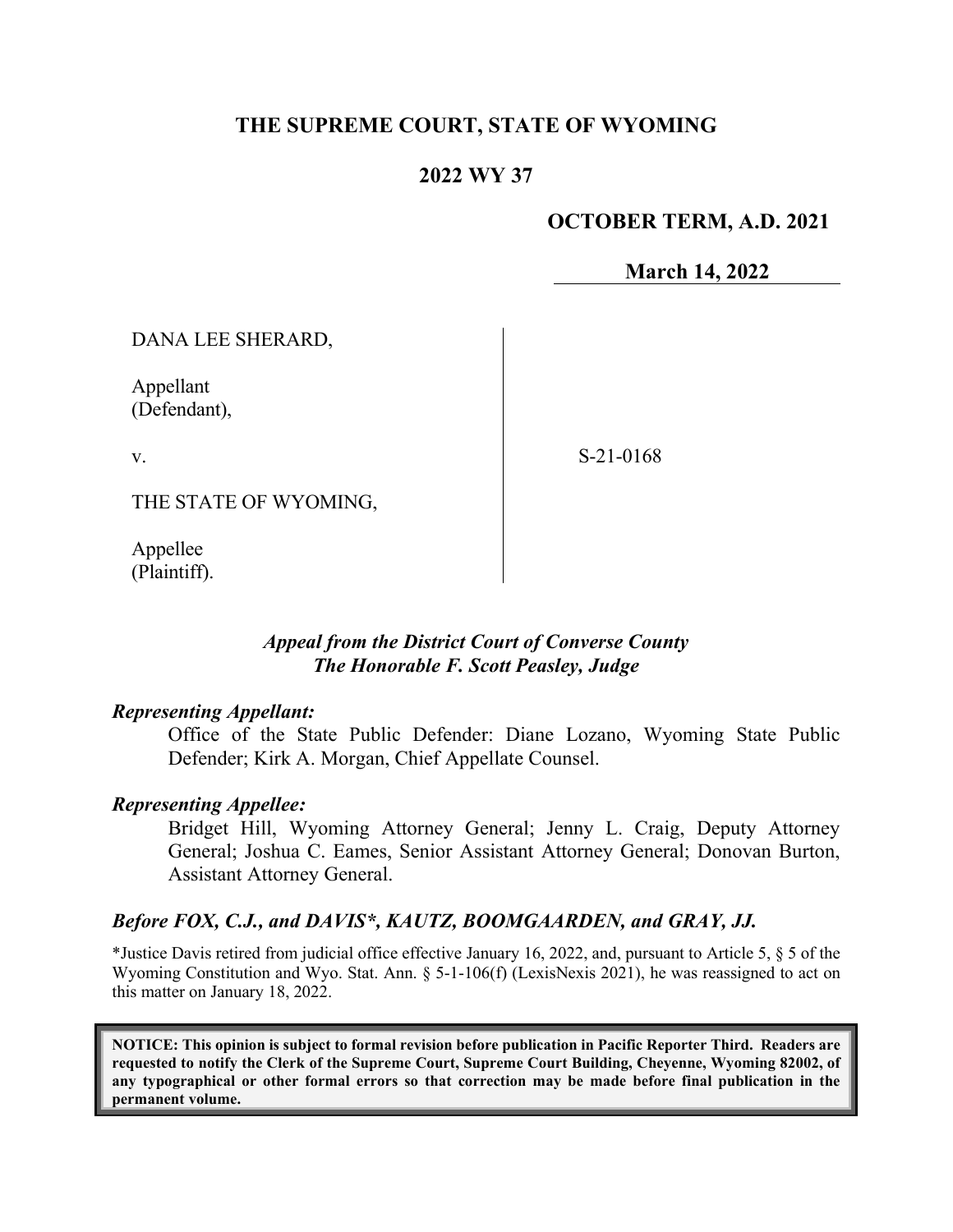#### **GRAY, Justice.**

[¶1] Dana Sherard appeals from the district court's denial of his motion for sentence reduction pursuant to W.R.Cr.P. 35(b). The district court held that because Mr. Sherard failed to file his motion within one year after he was sentenced, as required by the rule, it lacked jurisdiction over Mr. Sherard's motion. Mr. Sherard claims a letter written to the court by the Wyoming Department of Corrections requesting an extension of time for Mr. Sherard to file his Rule 35(b) motion qualified as a timely motion for an extension, and the district court was required to rule on that request before considering his motion for reduction of sentence. We affirm.

#### *ISSUE*

[¶2] Did the district court have jurisdiction to decide Mr. Sherard's motion for sentence reduction?

## *FACTS*

[¶3] On the night of January 19, 2018, two minor females, GAV and MKS, visited a home in Converse County, Wyoming, where 20-year-old Mr. Sherard was staying.<sup>[1](#page-1-0)</sup> Mr. Sherard offered the girls methamphetamine which they accepted and used. Some time that night, Mr. Sherard gave each of the girls a tattoo. The State filed an information charging Mr. Sherard with two separate violations—one violation per girl—for three separate criminal acts: Child Endangerment in violation of Wyo. Stat. Ann.  $\S$  6-4-405(a)(i); Tattooing a Minor in violation of Wyo. Stat. Ann. § 14-3-107; and Delivery of Methamphetamine to a Juvenile in violation of Wyo. Stat. Ann. § 35-7-1036. On May 24, 2018, pursuant to a plea agreement, Mr. Sherard entered a guilty plea to the three counts associated with GAV and the remaining charges were dismissed. The district court sentenced Mr. Sherard to concurrent prison sentences of three to five years for Child Endangerment, ten to twenty years for Delivery of Methamphetamine to a Juvenile, and six months in the Converse County Detention Facility for the Tattooing of a Minor, with credit for 271 days served. The prison sentences were suspended, and Mr. Sherard was placed on probation for a period of five to seven years on the condition that he complete the Adult Community Corrections (ACC) program, an anger management program, a cognitive behavior program, 200 hours of community service, and refrain from the possession of alcohol or illegal drugs. In late June 2019, Mr. Sherard entered the ACC program.

[¶4] On December 19, 2019, the district court revoked Mr. Sherard's probation after he was removed from the ACC program because he twice tested positive for drugs. At the revocation hearing, the district court stated:

<span id="page-1-0"></span><sup>&</sup>lt;sup>1</sup> Two other adult men were also present, but they are not relevant to this appeal.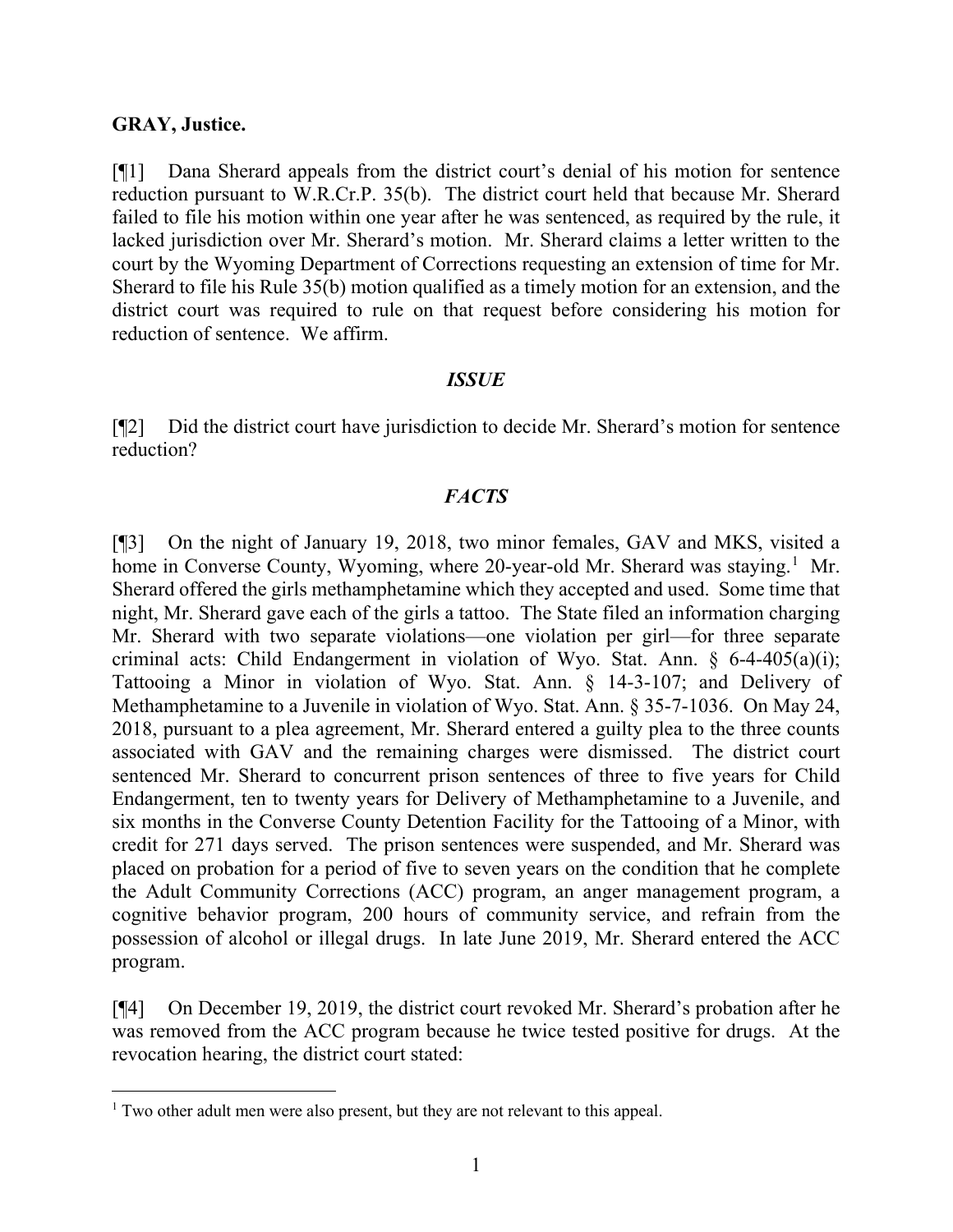Well, Mr. Sherard, I will tell you it is unfortunate that we're here. As you may recall, when the Court pronounced its sentence some time ago, the Court was frankly reluctant to give you an opportunity on probation considering the nature of what you were convicted of. But we gave you a chance and, unfortunately, here we are. Given your age and the circumstances here, I'm going to provide a recommendation for boot camp.[[2\]](#page-2-0)

So it will be the order of the Court that your probation will be revoked and you will be remanded to the custody of the sheriff of Converse County, there to be delivered to an institution under the direction and supervision of the Department of Corrections, there to serve the sentence originally imposed and with a recommendation for boot camp.

If you successfully complete boot camp, the Court will consider and likely grant a reduction in your sentence to time served coupled with a probationary term.

(i) Is serving a sentence of imprisonment at a state penal institution for any offense other than a felony punishable by death or life imprisonment;

(ii) Has not attained the age of twenty-five (25) years;

(iii) Has not previously served a term of incarceration at any state or federal adult penal institution;

- (c) The program created by the department shall include:
	- (i) Separation of program participants from the general inmate population;

(ii) Emphasis upon work and physical activity as a major element of the program.

(d) Participation by an inmate in the youthful offender program is a matter of grace and not of right. Approval of an inmate's participation in the program may be revoked by the department at any time if the inmate fails to comply with program requirements. The inmate shall not have any right to appeal the denial of his participation in the program.

Wyo. Stat. Ann. § 7-13-1003 (LexisNexis 2019). The statute has since been amended.

<span id="page-2-0"></span><sup>&</sup>lt;sup>2</sup> "The term 'Boot Camp' is frequently used to identify Wyoming's statutory Youthful Offender Program, found at Wyo. Stat. Ann. § 7-1-1001 through 7-13-1003 (LexisNexis 2007)." *Counts v. State*, 2008 WY 156, ¶ 10, 197 P.3d 1280, 1283 n.1 (Wyo. 2008). Wyo. Stat. Ann. § 7-13-1003 provides:

<sup>(</sup>a) The department shall adopt reasonable rules and regulations to establish a youthful offender program for inmates incarcerated in a state penal institution.

<sup>(</sup>b) In addition to any other eligibility requirements adopted by the department, an inmate is eligible for placement in the youthful offender program only if he: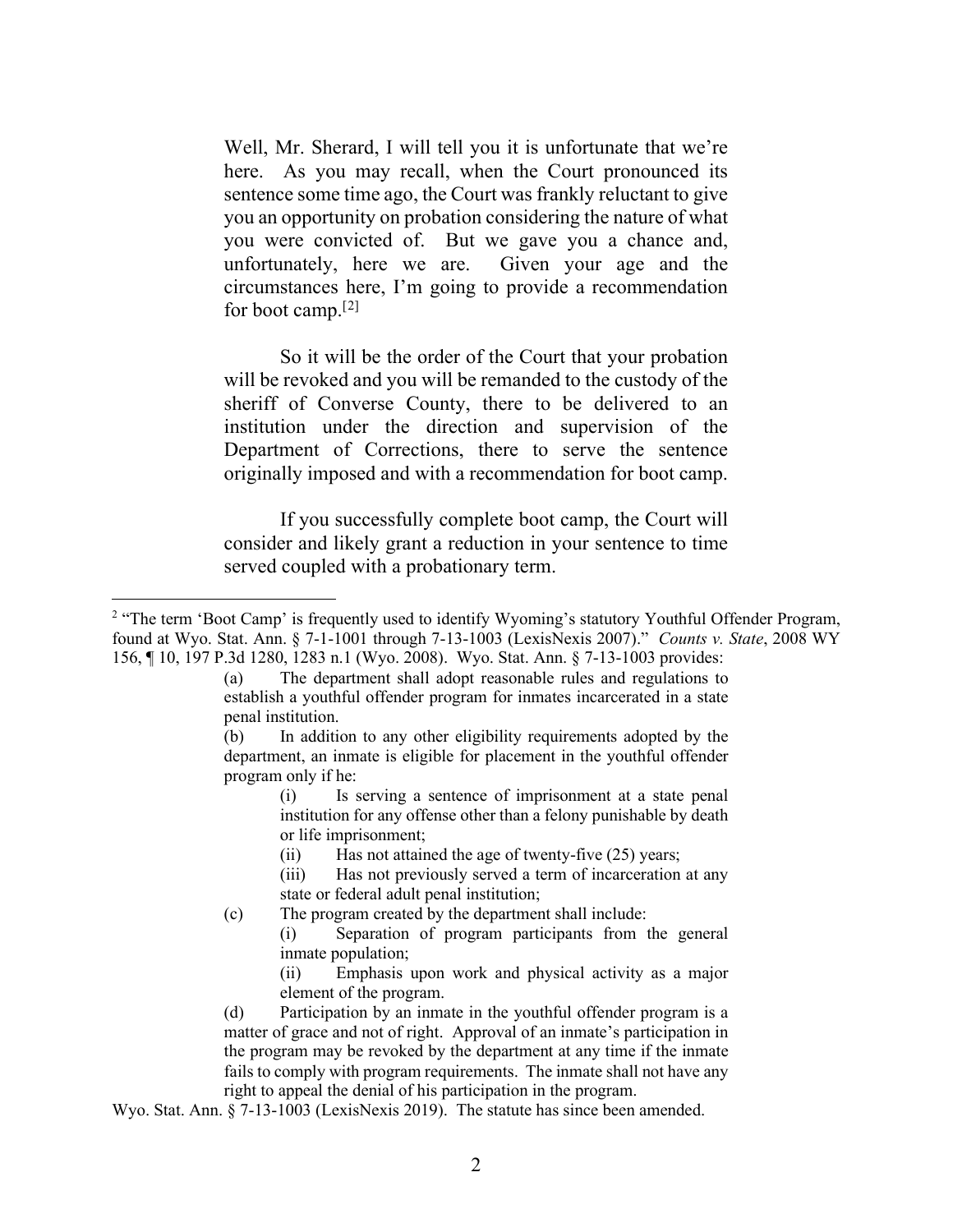[¶5] Mr. Sherard's original sentence was reinstated, and he went to boot camp. While there, he asked the Department of Corrections to postpone the completion of his program because of issues with another inmate. His request was granted, and on October 28, 2020, Mr. Ed Beason, a casework specialist for the Wyoming Boot Camp program with the approval of the program manager, wrote a letter to the district court judge. In relevant part, the letter read:

> Mr. Sherard came into the boot camp program on 01/23/2020. On 04/16/2020 another inmate entered the program. Mr. Sherard knew the circumstances of the other inmate's crime as he was friends with the victim. Mr. Sherard tried to maintain emotionally, but after a while he felt like he could not maintain behaviorally. Instead of jeopardizing his program or the other inmate's program he approached staff with the issue. It was decided to allow Mr. Sherard to leave the program until the individual who he had the conflict with either graduated or left the program. At this point he will be able to come back to the program on 01/02/2021. This will place his expected graduation date [at] May, 2021.

> At this time we would like . . . the courts to please consider an extension of the time frames for sentence modification. This request is based on the fact Inmate Sherard made the appropriate decision to reflect on his issues with the other offender, and not get into a physical altercation or attempt to sabotage the program.

Copies of this letter were mailed to Mr. Sherard's former defense attorney and the county attorney.

[¶6] On April 19, 2021, the Department of Corrections sent a boot camp report to the district court. The report detailed Mr. Sherard's progress in the program after his January 2021 return. It concluded, "Mr. Sherard is currently on the right track to successfully complete the [Wyoming Boot Camp ] program" and he is expected to graduate on June 1, 2021.

[¶7] On May 20, 2021, Mr. Sherard filed a motion for sentence reduction asking the district court to reduce his sentence. He requested a credit for 518 days served and that the remainder of his sentence be suspended. He attached the October 2020 letter from the Department of Corrections to his motion. The State objected, asserting the motion was untimely under W.R.Cr.P. 35(b) which requires a motion for sentence reduction to be filed within one year after the sentence is imposed. The May 20, 2021 motion was filed more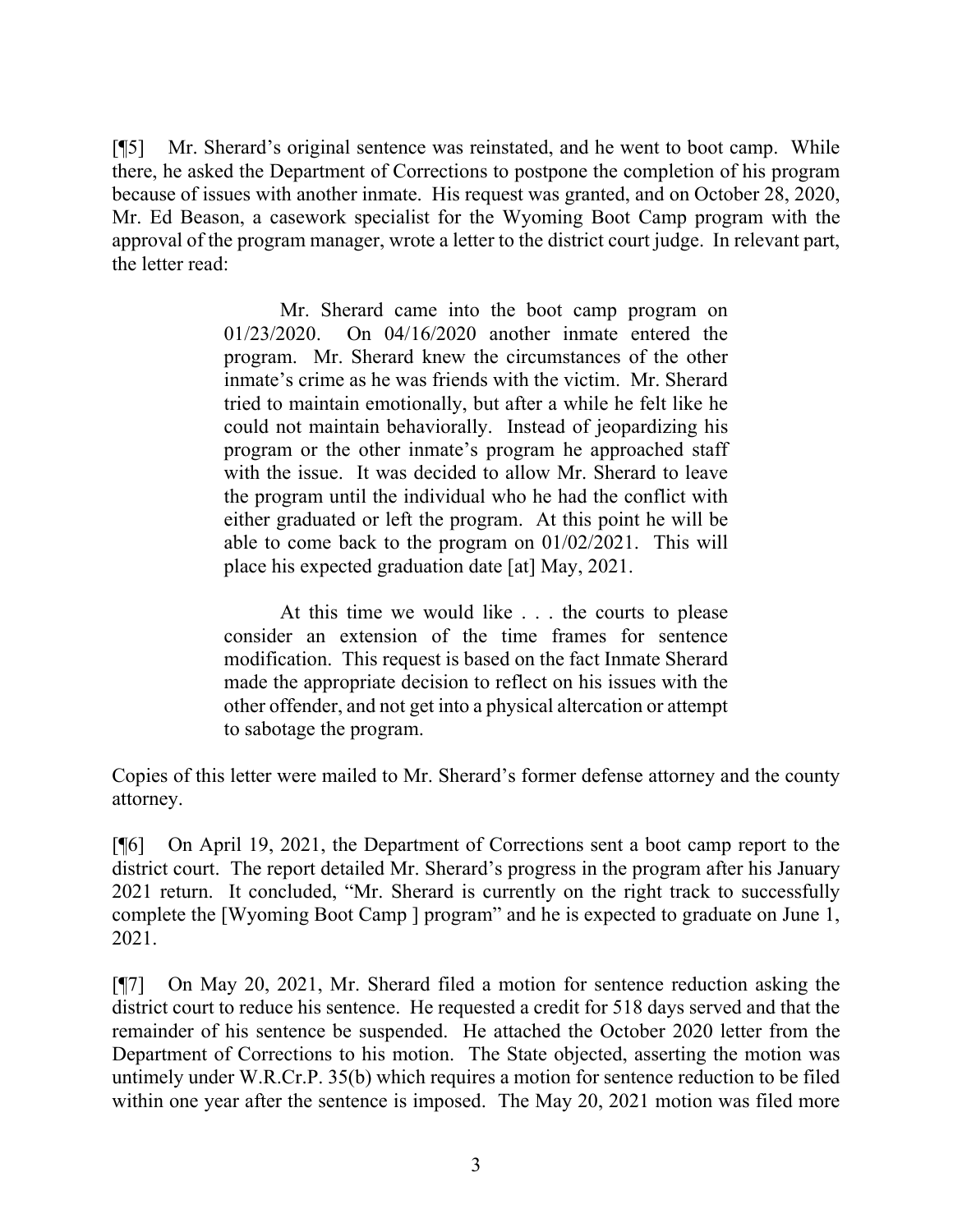than one year after the entry of Mr. Sherard's December 19, 2019 probation revocation sentence. The district court denied the motion finding it untimely and, as a result, the court was deprived of jurisdiction. The district court also ruled the matter was barred by res judicata. Mr. Sherard filed a timely appeal.

## *STANDARD OF REVIEW*

[¶8] "Subject matter jurisdiction is the power to hear and determine cases of the general class to which the proceedings in question belong." *Barela v. State*, 2017 WY 66, ¶ 5, 395 P.3d 665, 668 (Wyo. 2017) (quoting *Messer v. State*, 2004 WY 98, ¶ 13, 96 P.3d 12, 17 (Wyo. 2004)).

> It is fundamental, if not axiomatic, that, before a court can render any decision or order having any effect in any case or matter, it must have subject matter jurisdiction. Jurisdiction is essential to the exercise of judicial power. Unless the court has jurisdiction, it lacks any authority to proceed, and any decision, judgment, or other order is, as a matter of law, utterly void and of no effect for any purpose. Subject matter jurisdiction, like jurisdiction over the person, is not a subject of judicial discretion. There is a difference, however, because the lack of jurisdiction over the person can be waived, but lack of subject matter jurisdiction cannot be. Subject matter jurisdiction either exists or it does not and, before proceeding to a disposition on the merits, a court should be satisfied that it does have the requisite jurisdiction.

*Id.* (quoting *Messer*, ¶ 13, 96 P.3d at 17).

[¶9] "Because the failure to file a timely Rule 35(b) motion for sentence reduction deprives a district court of jurisdiction to consider it, we review the question of its timeliness de novo." *Mitchell v. State*, 2020 WY 131, ¶¶ 1–13, 473 P.3d 1255, 1256–59 (Wyo. 2020) (citing *Shue v. State*, 2016 WY 15, ¶¶ 6, 8, 367 P.3d 645, 647 (Wyo. 2016)).

### *ANALYSIS*

[¶10] Our rule governing motions for sentence reduction states in relevant part:

A motion to reduce a sentence may be made . . . within one year after the sentence is imposed or probation is revoked, or within one year after receipt by the court of a mandate issued upon affirmance of the judgment or dismissal of the appeal . . . . The court shall determine the motion within a reasonable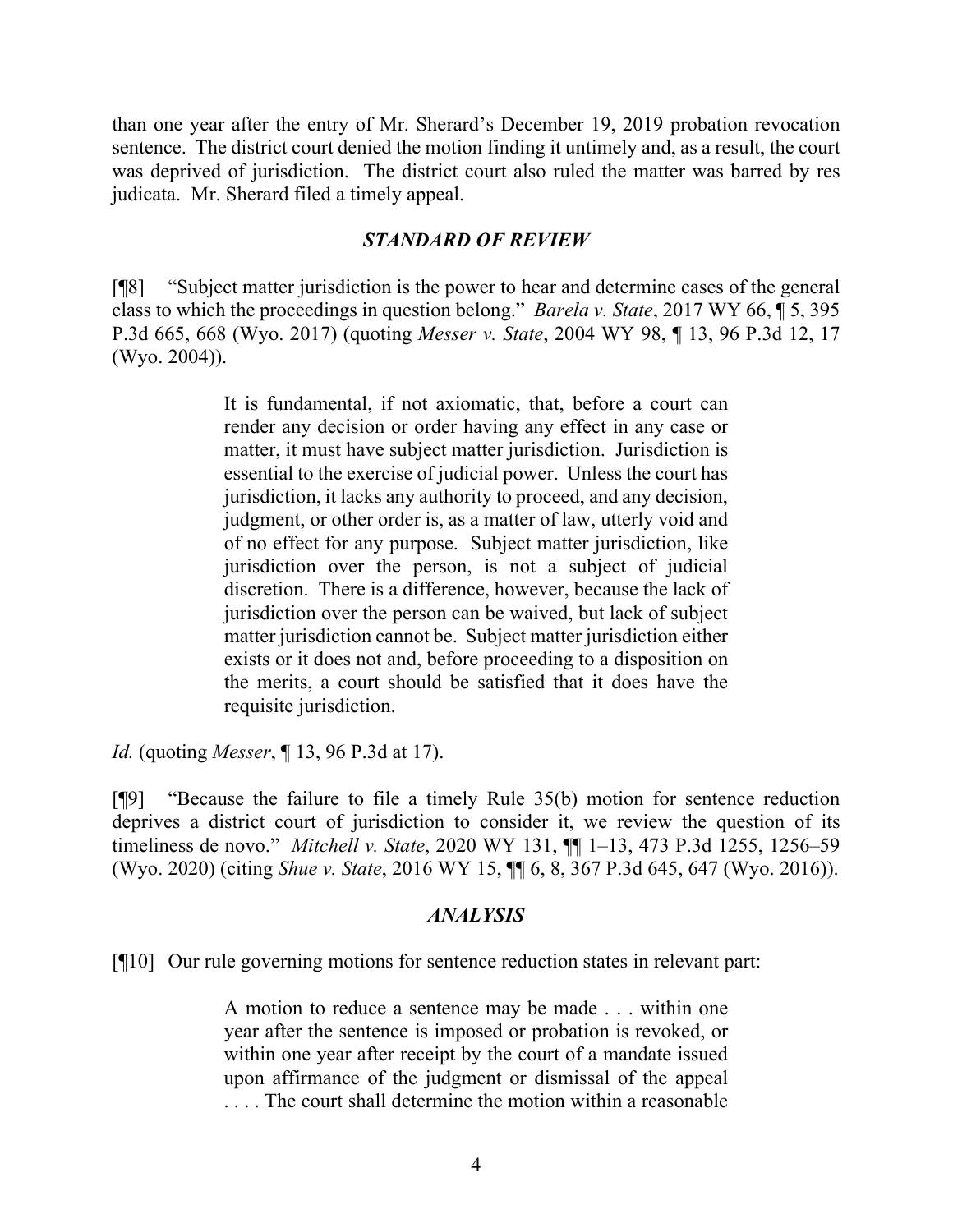time. Changing a sentence from a sentence of incarceration to a grant of probation shall constitute a permissible reduction of sentence under this subdivision. The court may determine the motion with or without a hearing.

W.R.Cr.P. 35(b). "[I]f a motion to reduce sentence is filed outside of the prescribed time limits, the district court is deprived of jurisdiction[.]" *Alford v. State*, 2017 WY 105, ¶ 10, 401 P.3d 902, 904 (Wyo. 2017) (quoting *Hitz v. State*, 2014 WY 58, ¶ 11, 323 P.3d 1104, 1106 (Wyo. 2014) (quoting *Tomlin v. State*, 2001 WY 121, ¶ 6, 35 P.3d 1255, 1256 (Wyo.  $2001$ ))).

[¶11] The time limitation contained in W.R.Cr.P. 35(b) may be extended under specific circumstances as provided in W.R.Cr.P. 45:

> (b) *Enlargement.* — When an act is required or allowed to be done at or within a specified time, the court, for cause shown, may at any time in its discretion:

> > (1) With or without motion or notice, order the period enlarged if request therefor is made **before** the expiration of the period originally prescribed or as extended by a previous order; or

> > (2) Upon motion made **after** the expiration of the specified period, permit the act to be done if the failure to act was the result of excusable neglect, but the court may not extend the time for taking any action under Rules 29, 33, 34 and 35 except to the extent and under the conditions stated in them.

W.R.Cr.P. 45(b) (emphasis added). Mr. Sherard's motion was filed after the expiration of the specific period provided in W.R.Cr.P. 35(b). Except for motions filed within one year of imposition of a sentence, Rule 35(b) does not provide for an extension of time.

[¶12] After the denial of his motion to reduce his sentence, Mr. Sherard wrote a letter to the district court requesting an appeal. In this letter, he wrote that his caseworker sent the letter and called the district court to make sure it was received. He asserts that "[n]o correspondence was sent back, as is the precedence set forth in similar [boot camp] cases,  $^{[3]}$  $^{[3]}$  $^{[3]}$ [and he] assumed that the letter had been accepted." Mr. Sherard argues this led him to

<span id="page-5-0"></span><sup>&</sup>lt;sup>3</sup> Mr. Sherard did not identify any previous cases where this district court agreed the Department of Corrections' letters were sufficient to extend the one-year requirement without correspondence from the defendant.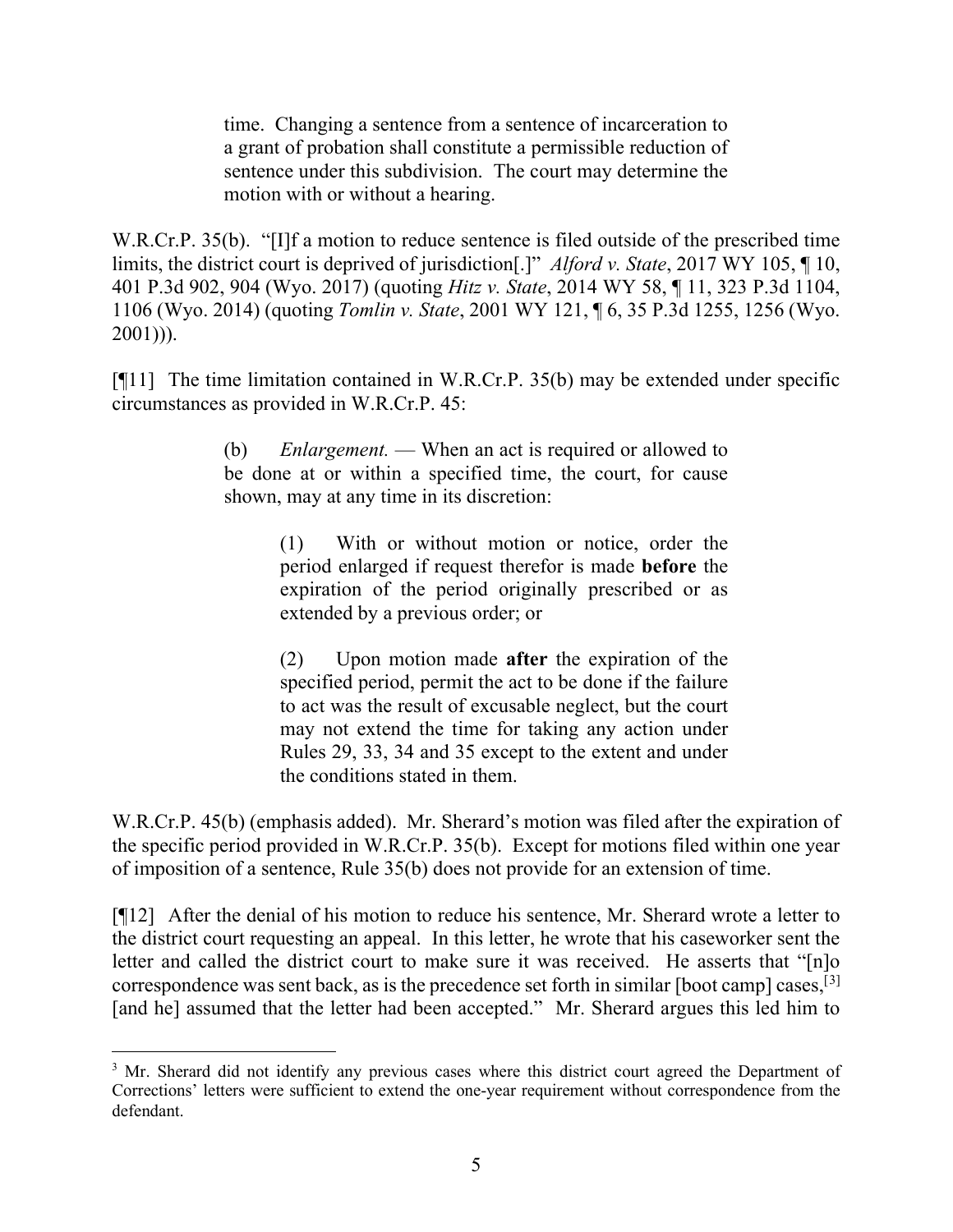believe there was no need to do more to preserve his opportunity for a sentence reduction. He does not claim anyone directly told him this would be sufficient.

[¶13] Mr. Sherard does not dispute that his motion to reduce sentence was filed outside the one-year requirement in Rule 35(b). He maintains the Department of Corrections' letter requesting an extension of time must be considered a motion on his behalf. He suggests this Court should interpret the letter as his pro se motion for an extension of time within the time allowed by Rule 45. Mr. Sherard contends that the district court's failure to consider and rule on the letter/motion prior to dismissing his request for reduction of sentence deprived Mr. Sherard his due process opportunity to be heard.

[¶14] The State responds that the Department of Corrections' letter cannot be considered a motion on Mr. Sherard's behalf because only parties to the action may file motions to the court. The Department of Corrections is not a party to this action. Therefore, the only motion before the district court was Mr. Sherard's untimely motion leaving the district court without jurisdiction to grant a sentence reduction.

[¶15] The dispositive question is whether the Department of Corrections' letter may be considered a motion for an extension of time by Mr. Sherard. W.R.Cr.P. 47 provides:

> An application to the court for an order shall be by motion. A motion other than one made during a trial or hearing shall be in writing unless the court permits it to be made orally. It shall state the grounds upon which it is made and shall set forth the relief or order sought. It may be supported by affidavit.

W.R.Cr.P. 47.

[¶16] Mr. Sherard argues the letter meets all the requirements under W.R.Cr.P. 47 as it was in writing, stated the grounds on which it is made, and set forth the relief requested. Mr. Sherard cites no precedent for his proposition that a letter from the Department of Corrections (or from any other nonparty) may be considered as a "motion" on behalf of a defendant. He did not respond to the State's argument that the Department of Corrections, as a nonparty, cannot file a motion in this case.

[¶17] Mr. Sherard may have had a good faith belief he had complied with the required procedure, and it is unfortunate that he was mistaken. We start with the general rule that "[a] party to a case may invoke the action of the court by a motion for proper cause, but a nonparty cannot appear and make a motion."60 C.J.S. *Motions and Orders* § 8, at 11 (2012); *see id.* ("A party over whom the court has acquired jurisdiction may invoke the action of the court by a motion for proper cause. On the other hand, a stranger to the suit, or a nonparty, cannot appear and make a motion." (footnotes omitted)). There are